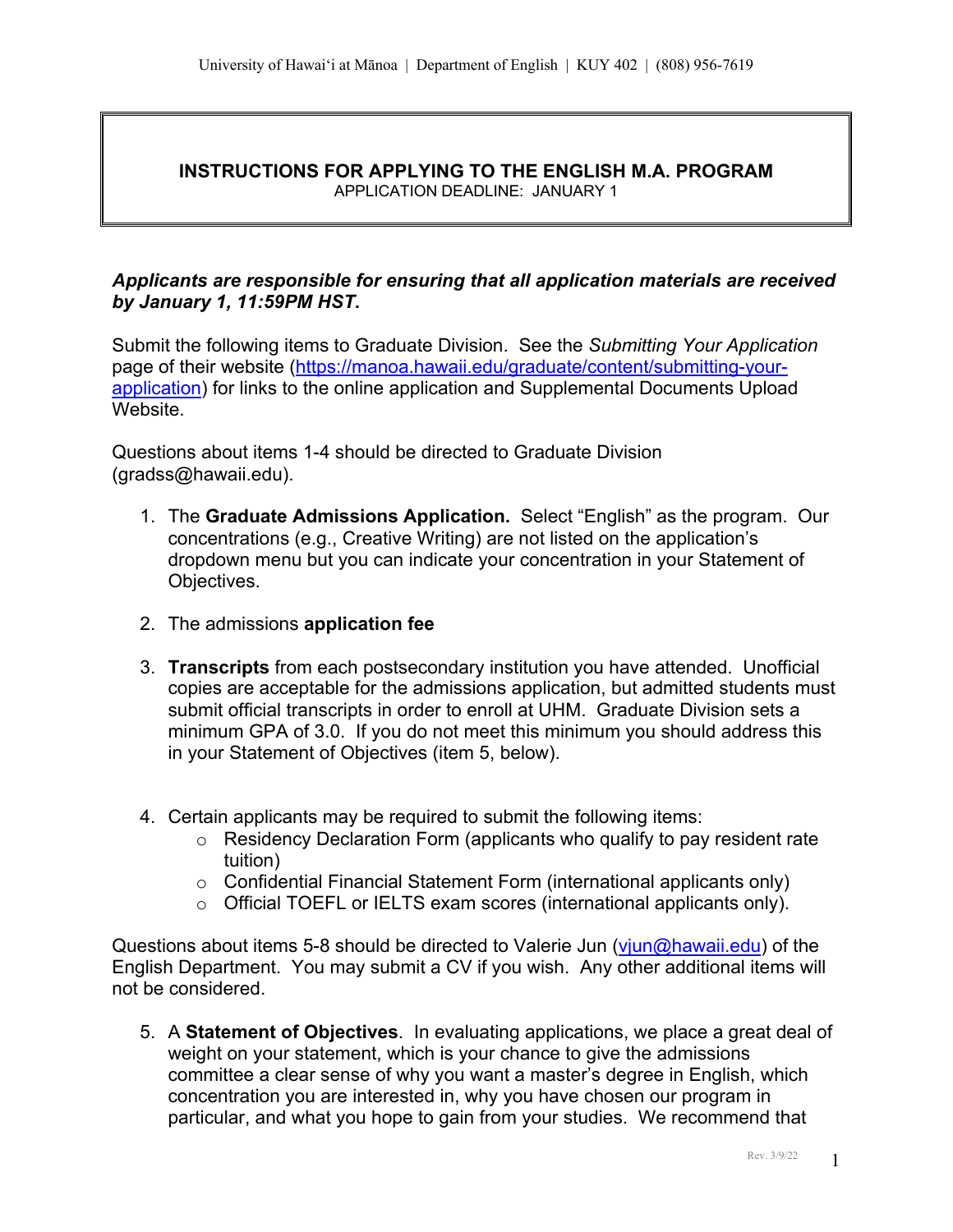you refer to our website (http://www.english.hawaii.edu/) to familiarize yourself with our program and the concentrations we offer. Your statement should be one single-spaced page.

6. **Three letters of recommendation.** Additional letters will not be accepted. The letters should be from professors from whom you have recently taken courses in your field. These letters should assess your abilities and achievements, and they should evaluate your potential for success in our program. For your letters of recommendation, you should choose professors who know your work well: a general statement of approval is worth much less than a precise and detailed account of what kind of work you have done and what kinds of abilities you have demonstrated. It is usually helpful to your recommenders if you provide them with a brief curriculum vitae and a copy of your statement of objectives.

If you are not able to obtain letters from professors, we will accept letters from employers. However, be aware that such letters often do not provide the information that the admissions committee needs to best evaluate your potential for graduate study in English. Although your recommenders may be able to attest to your writing abilities, they may not be familiar enough with your ability to interpret or analyze a text, or other such skills that are best assessed in an English class.

*Use the Supplemental Documents Upload Website to send prompts to your letter writers; as a courtesy to your writers, do this well in advance of the application deadline. As the deadline approaches, check the status of your letters on the upload site; it is your responsibility to ensure that your letter writers follow through.*

*Creative writing applicants: At least one letter of recommendation should attest to your abilities in analytical writing.*

- 7. A **critical writing sample.** Submit a single critical essay (one that involves analytical and interpretive writing and includes outside sources) that you have written that demonstrates your ability to do graduate work in English. The sample should be your best work and does not need to relate to your intended area of study. The critical sample should be 8-12 pages in *length (including end notes and Works Cited pages), double-spaced, with one-inch margins and pages numbered. A Works Cited page must be included. Writing samples that do not adhere to this format may be returned.* Although the critical writing sample is a required application item, it is not as heavily weighted as your Statement of Objectives and letters of recommendation.
- 8. If you are planning to do a creative thesis, you must also submit a **creative writing sample** illustrating your creative work in the genre of your choice. *The creative writing sample should be 15-20 pages in length, with one-inch margins and pages numbered. Your name should appear on the first page. Fiction samples should be double-spaced, but poetry samples need not be. If multiple works (multiple short stories, poems, or a mix of the two) are submitted, the page*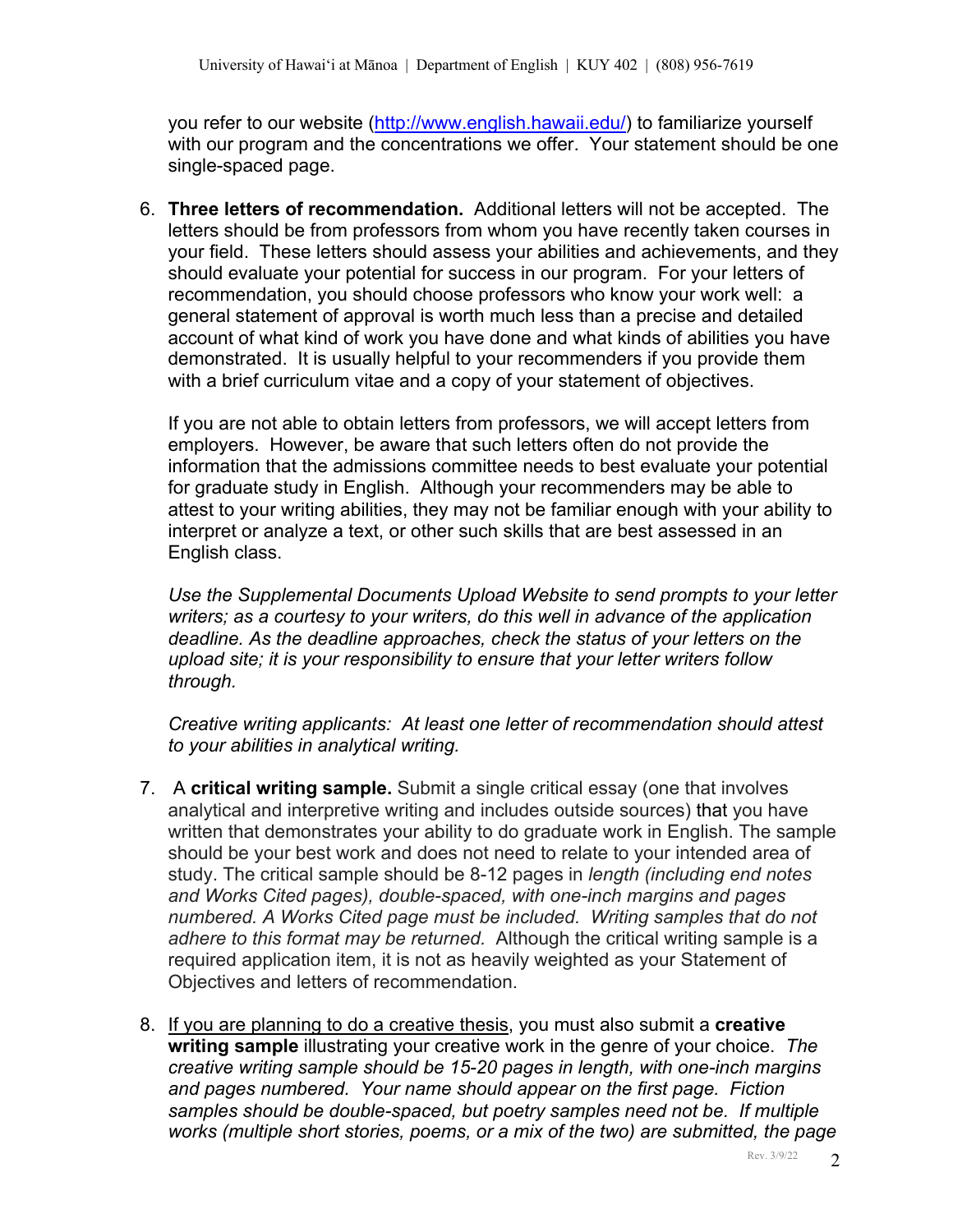*count should not exceed 20, and a table of contents should be included.* Writing samples that do not adhere to this format may be returned. Spoken word poets are encouraged to also submit an audio file to accompany the written works. Your creative writing sample is key to your admission to the creative writing concentration.

If, in the event that you are not accepted to the creative writing concentration, you would like to be considered for another concentration (composition and rhetoric, literary studies, or cultural studies in Asia/Pacific) you should state this clearly and detail your interests in your Statement of Objectives. In addition, at least one letter of recommendation should attest to your abilities in analytical writing.

**Check your email regularly around the application deadline**, as this is how you will be notified of missing or problematic application items which must be addressed immediately. You will receive status updates from two offices: from Graduate Division regarding items 1-4 above, and from the English Department regarding items 5-8. Once our department has received all items (1-8) you will receive an email confirming that your application is complete. While we appreciate hearing from you, please understand that excessive inquiries about your application status will slow down the admission process.

The official notification of your admissions decision will come from Graduate Division in late March, either via a FileDrop email or via postal mail.

Questions? Continue reading for answers to frequently asked questions. If you have further questions, email Valerie Jun, Assistant Director of Graduate and Undergraduate Programs, at vjun@hawaii.edu.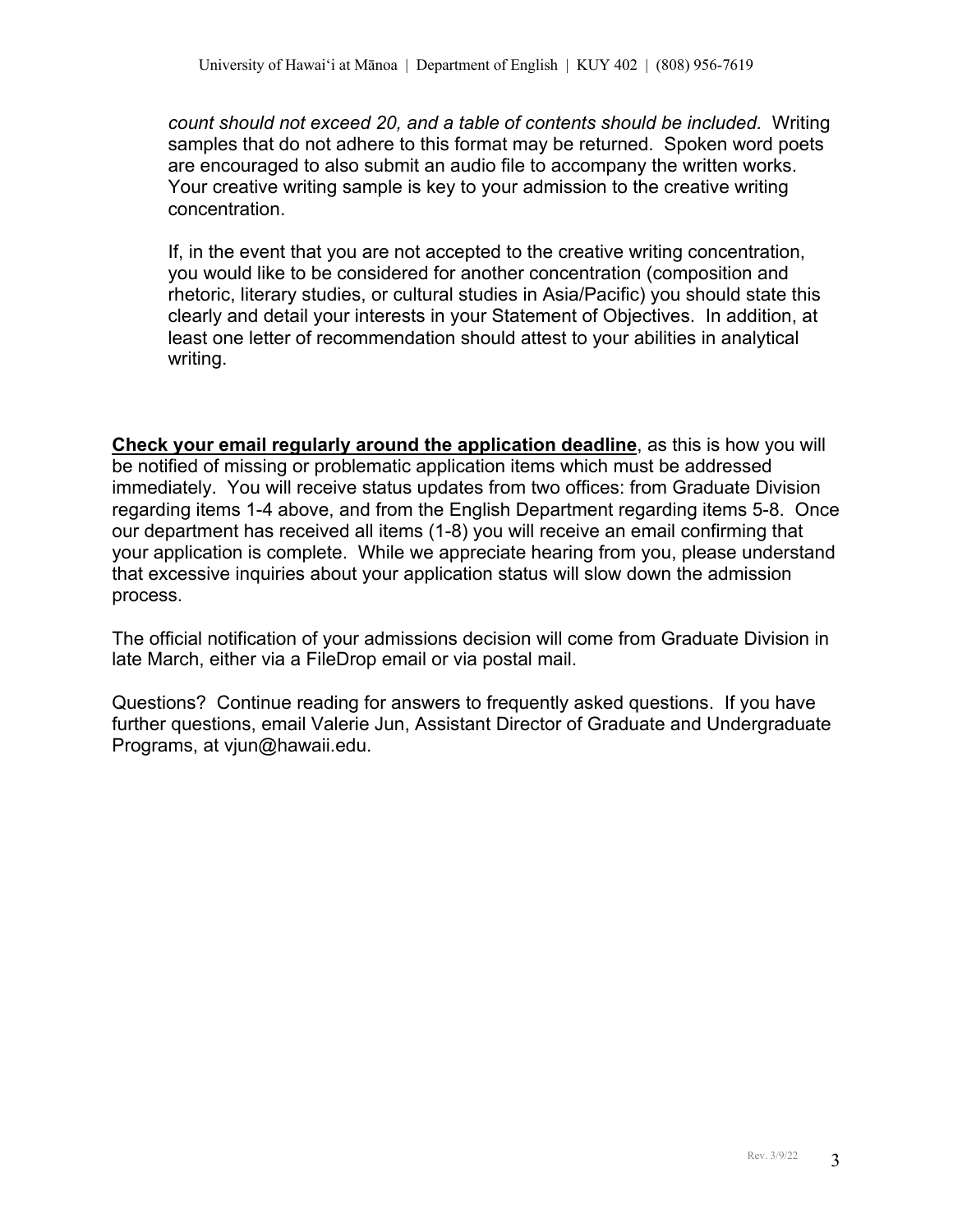# English MA Admissions Frequently Asked Questions

## **Who is eligible to apply?**

The following statement is excerpted from Graduate Division's Admissions Standards webpage:

*To be eligible, an applicant must hold or expect to hold prior to matriculation a bachelor's degree from a regionally accredited U.S. college or university, or an equivalent degree from a recognized non-U.S. institution of higher education. At minimum, the applicant needs to demonstrate above average academic performance (B average, usually a 3.0 on a 1.0-4.0 scale) for undergraduate course work and for any post-baccalaureate or graduate course work. Because the number of qualified applicants exceeds the number of spaces available, admission is competitive. Meeting minimum admissions standards does not guarantee admission.*

# **What is the minimum GPA requirement?**

Graduate Division sets a minimum GPA of 3.0. If you feel your GPA is below average and would like to address it, you may do so in your Statement of Objectives.

#### **I earned my previous degree in a field other than English. Can I still apply to the program?**

In the past we have accepted students from other disciplines, particularly those that require critical skills similar to those developed in English degrees, if their applications were strong enough. Your statement of objectives should explain why you would like to pursue this degree and how it would fit into your career plans. It would be most helpful if your three letters of recommendation were from professors in English, or closely related fields, who could attest to your ability to do graduate level work in the discipline.

Individuals who are unsure of whether they would qualify for admission often choose to first enroll in graduate English classes as a post-baccalaureate unclassified (PBU) student. See the **What is a PBU Student?** section at the end of this FAQ sheet.

#### **How many applications do you receive each year? How many are accepted?**

We receive roughly 30 MA each year. The number of applicants admitted depends on the strength of the pool, but approximately 15-20 MA applicants are offered admission.

# **How much is tuition? Housing?**

Tuition charts are posted on the Registrar's website: https://manoa.hawaii.edu/records/tuition\_fees/tuition.html See Student Housing Services for housing information: https://manoa.hawaii.edu/housing/